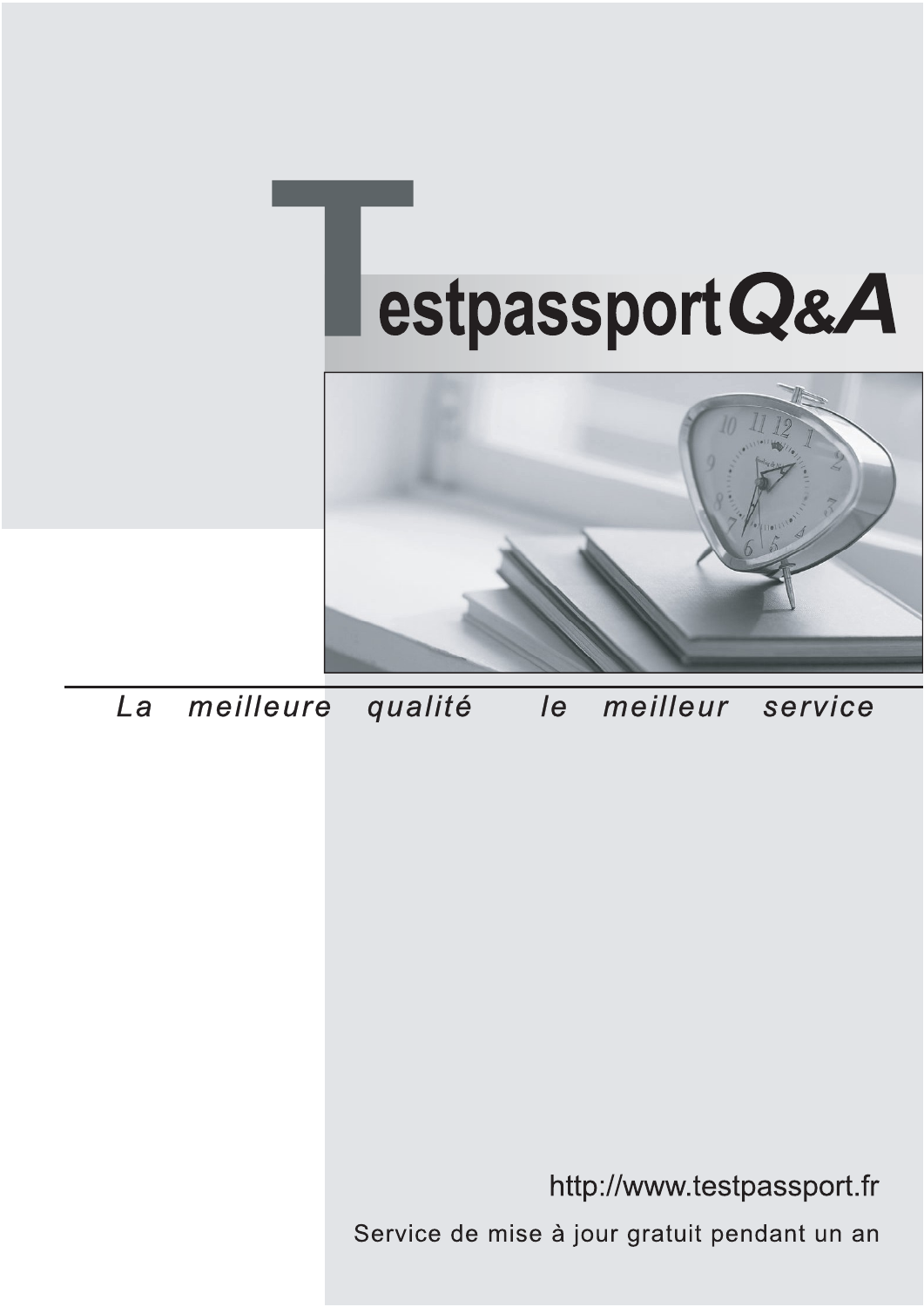# **Exam** : **9A0-044**

# **Title** : Adobe Photoshop CS 2 ACE Exam

# **Version** : DEMO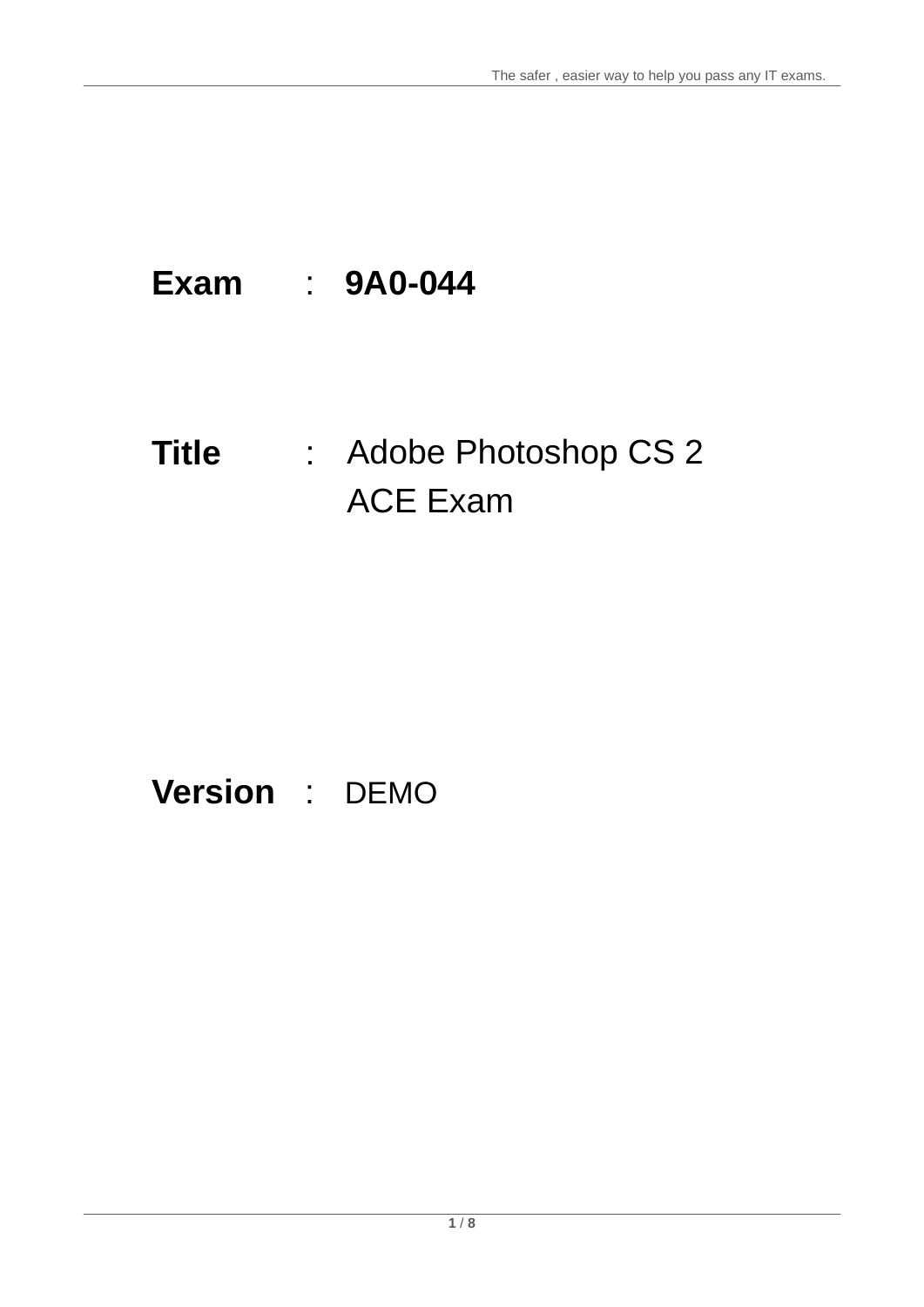The safer , easier way to help you pass any IT exams.

1. You are creating an image for the Web. The image contains transparent areas that were created by adding drop shadows to a layer with a picture and to a text layer.

What should you do in the Save for Web dialog box to fill fully transparent pixels with a selected color and

blend partially transparent pixels with the same color?

- A. select a matte color and a Dither amount
- B. select Transparency and select a matte color
- C. select a matte color and deselect Transparency
- D. select Transparency and choose None from the Matte menu

#### **Answer:** C

2. You are using variables and data sets to create a series of web banners. One of the variables will use a pixel replacement. You want to scale the replacement image so that none of the bounding box is left empty. Which option should you choose for Pixel Replacement?

- A. Fit
- B. Fill
- C. As Is
- D. Conform
- **Answer:** B

3. You have a full color photograph with many different colors. Which file format should you use when optimizing this image for the web?

- A. GIF
- B. SVG
- C. TIFF
- D. JPEG

4. Which type of layers are required when you are moving elements in a Web animation?

- A. single
- B. locked

**Answer:** D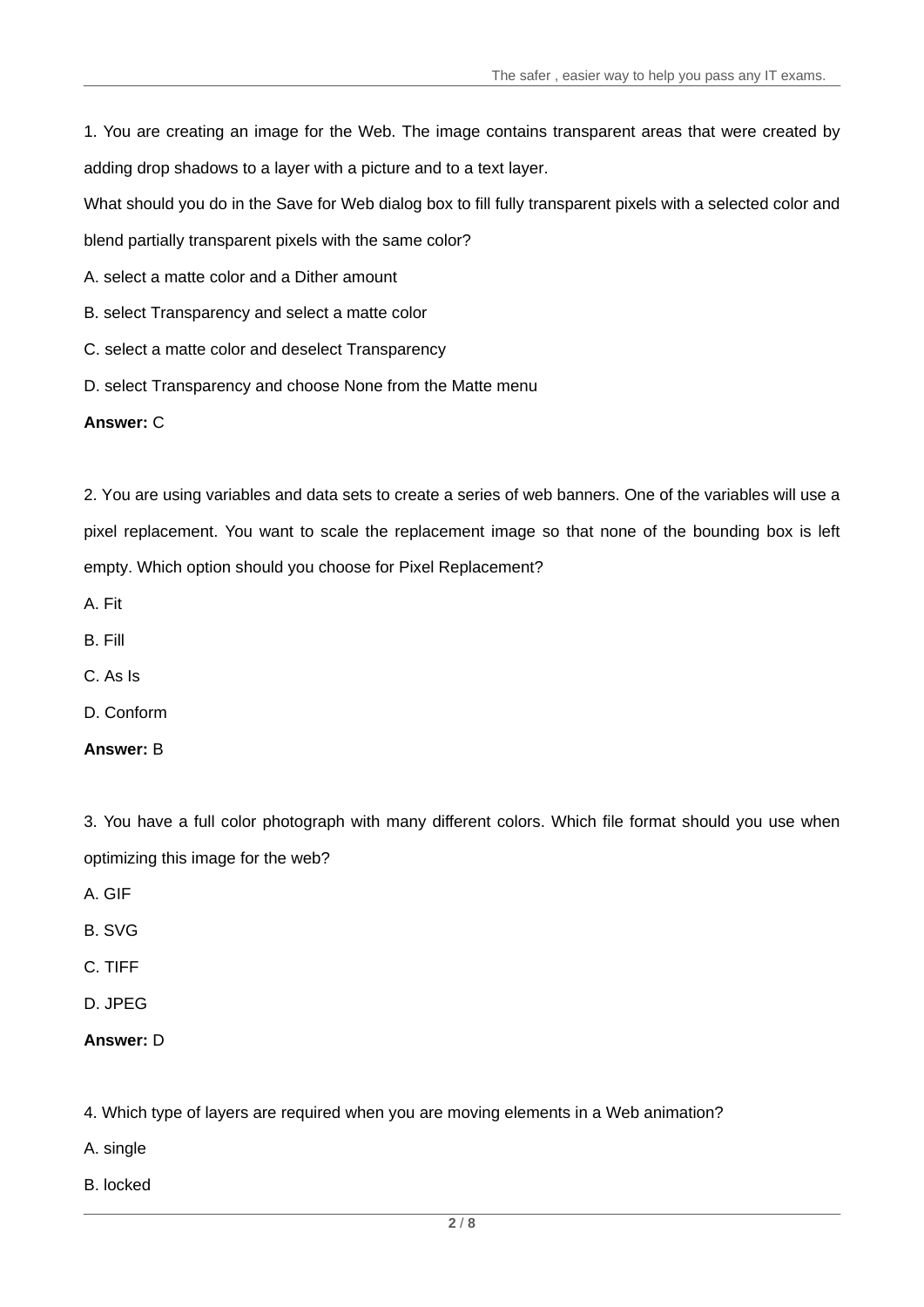C. multiple

D. grouped

#### **Answer:** C

5. You have a number of slices in an image that you will be saving for the Web. You want to apply the same optimization settings to several of the slices and ensure that they will share a color palette and dither pattern. What should you do?

A. create user slices

B. create layer-based slices

C. link the slices that will share the optimization settings

D. group the slices that will share the optimization settings

#### **Answer:** C

6. What is the difference between assigning an ICC profile and converting to an ICC profile?

A. Assigning preserves the color numbers and changes the appearance; converting preserves the appearance by changing the numbers.

B. Assigning changes the color numbers and preserves the appearance; converting changes the appearance by preserving the numbers.

C. Assigning preserves the color numbers and preserves the appearance; converting changes the appearance by changing the numbers.

D. Assigning changes the color numbers and changes the appearance; converting preserves the appearance by preserving the numbers.

#### **Answer:** A

7. You are preparing images for the Web. Which working RGB space should you use?

A. Apple RGB

B. ColorMatch RGB

C. Adobe RGB (1998)

D. SRGB IEC61966-2.1

#### **Answer:** D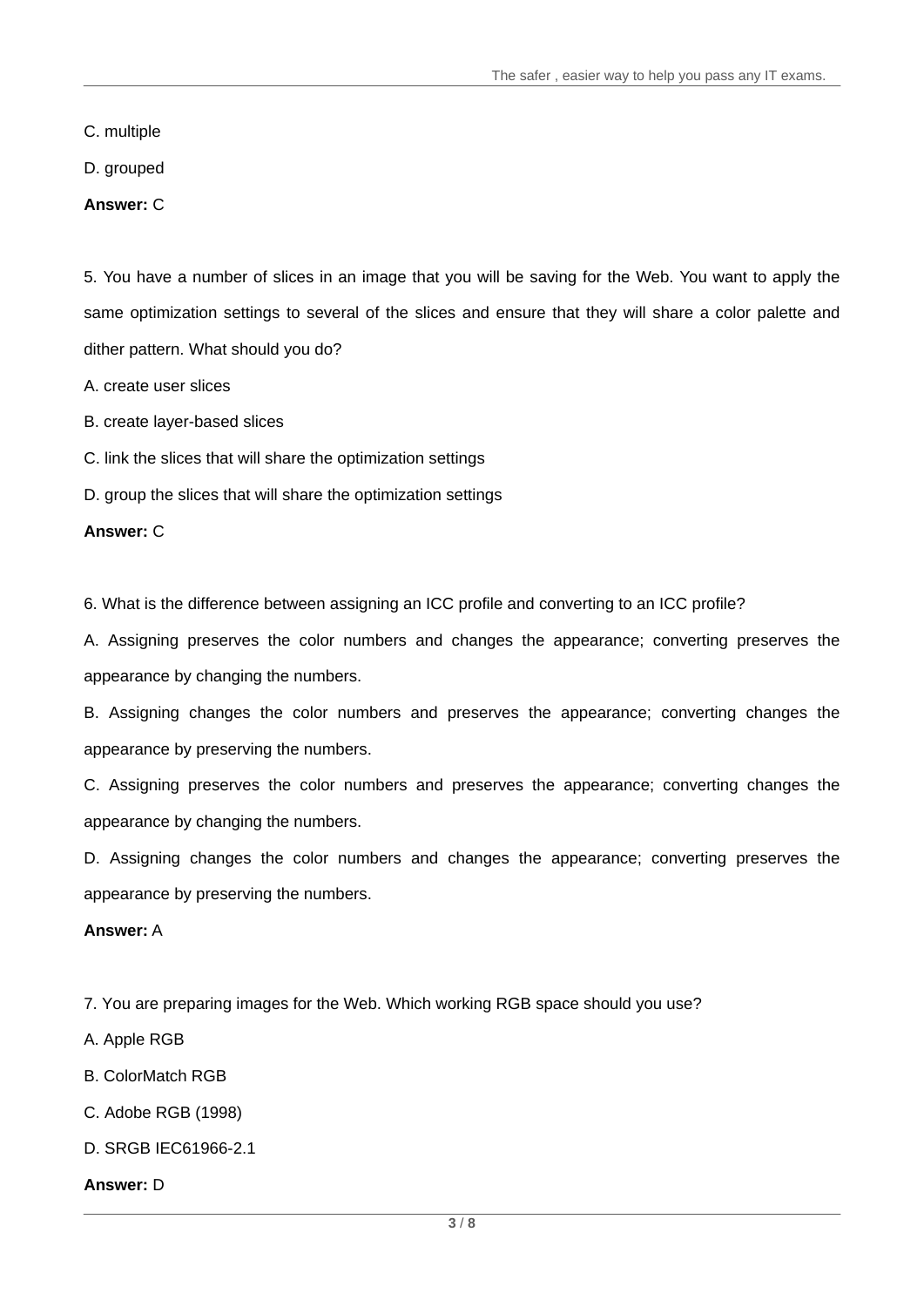8. What must you specify so that Adobe Photoshop can determine how the color management system handles the color conversion and out-of-gamut colors?

A. an ICC profile

- B. a color reference
- C. a rendering intent
- D. a color management engine

#### **Answer:** C

9. Which rendering intent preserves more of the original's color appearance when converting an image from one color space profile to another?

A. Saturation

- B. Perceptual
- C. Relative Colorimetric
- D. Absolute Colorimetric

#### **Answer:** C

#### 10. What does the Proof Setup command allow a user to do?

- A. configure a prepress proofing device
- B. designate a device on which to produce a color proof
- C. simulate how an image will look after being converted to a different color space
- D. simulate how an image looked before being converted to a different color space

#### **Answer:** C

11. You are recording an action. During its playback, you want an image's magnification to be adjusted to

fit the image on screen. What should you do?

- A. choose View > Fit on Screen
- B. when you get to the point for the magnification change, choose View > Fit on Screen
- C. use the Insert Menu Item command from the Action palette menu, then choose View > Actual Pixels
- D. use the Insert Menu Item command from the Action palette menu, then choose View > Fit on Screen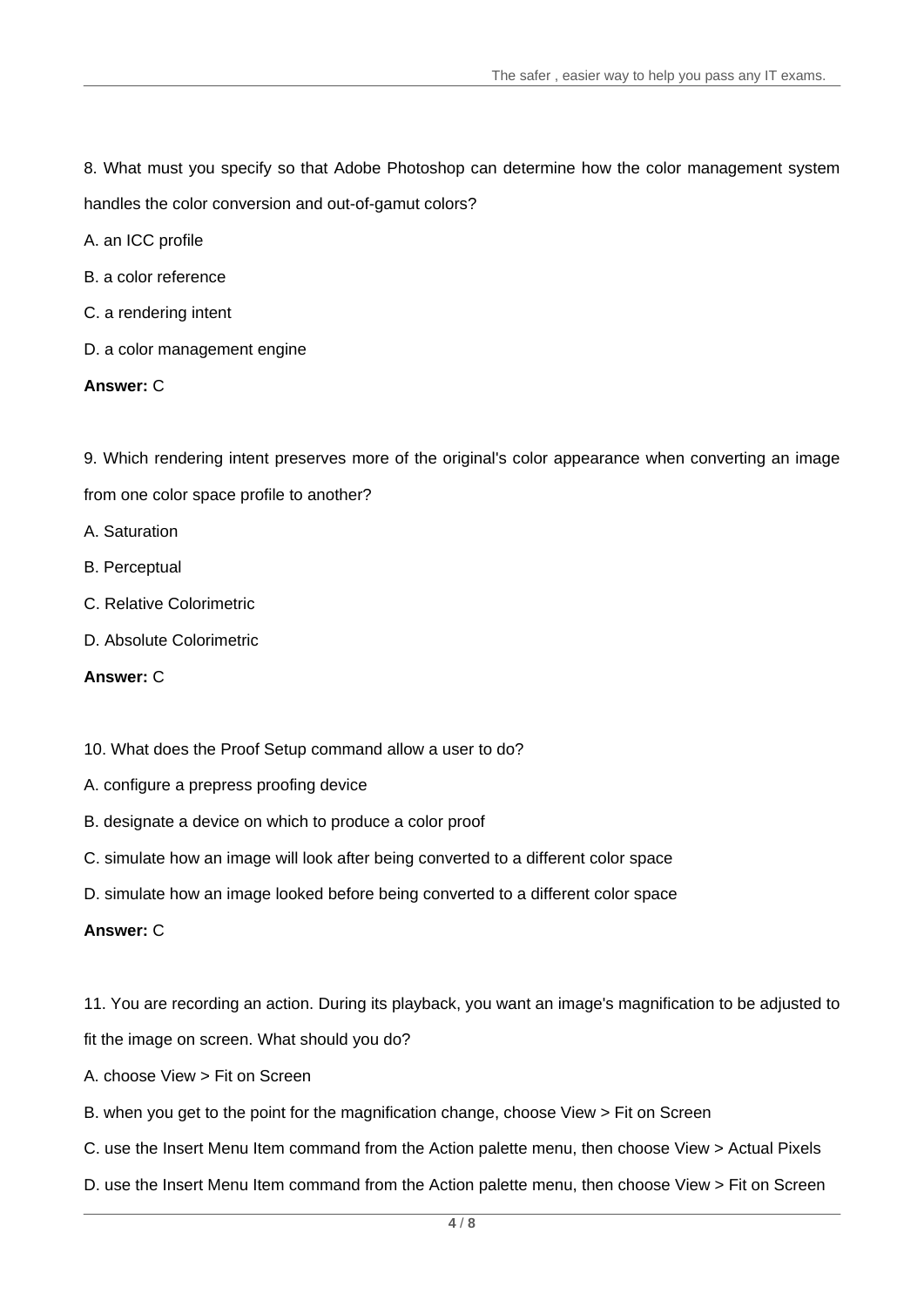#### **Answer:** D

- 12. You play a default action located in the Actions palette. How do you undo the entire action?
- A. choose Edit > Undo
- B. choose Clear All Actions from the Action palette menu
- C. drag the action to the Trash Can at the bottom of the Action palette
- D. select a snapshot in the History palette showing the image before the Action was played

#### **Answer:** D

13. You have created an action to open Camera Raw images. You access the action by using the Batch command. In the Source area, you have selected Suppress File Open Options Dialogs. What does this setting do?

- A. opens all images in the same color space
- B. ignores color profile warnings when opening the files
- C. prevents the automatic creation of the first snapshot
- D. prevents the Camera Raw dialog box from opening for each image

#### **Answer:** D

14. You have a folder of TIFF images. You want to save each image in the folder as a JPEG with a quality

setting of 7, resize to a width of 150 pixels, and add copyright information. What should you do?

- A. choose File > Scripts > Image Processor
- B. open each image, then choose File > Save for Web
- C. choose File > Automate > Conditional Mode Change
- D. create an action, open each image, and run the action

#### **Answer:** A

- 15. Which layer parameter can be saved when creating a Layer Comp?
- A. layer styles
- B. layer opacity
- C. layer stacking order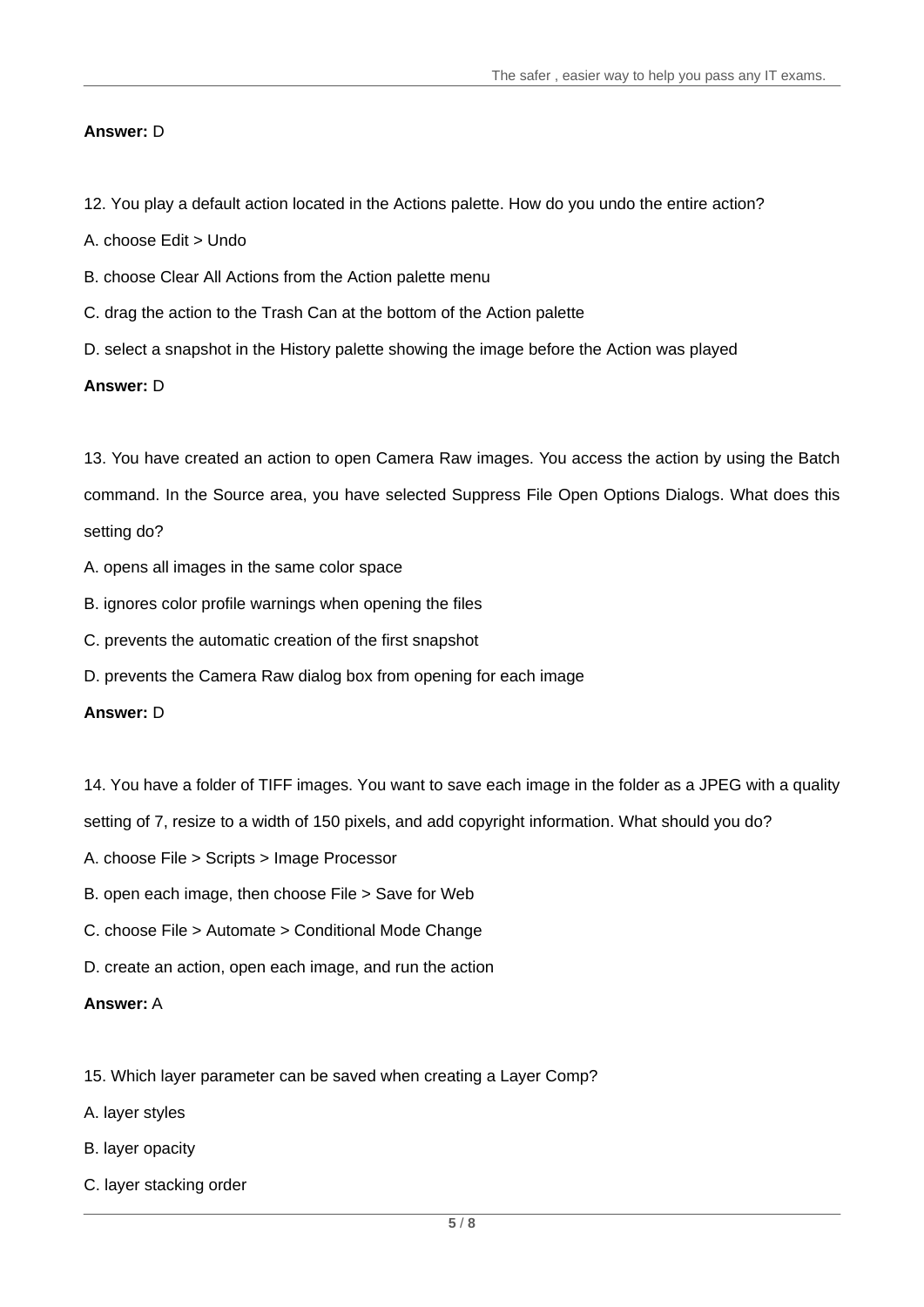#### D. layer blending mode

#### **Answer:** A

16. You have a clipping mask acting on several other layers. You want to apply a layer style to the entire

clipped entity. What should you do?

- A. apply the style to the layers one at a time
- B. apply the style to the topmost clipped layer
- C. apply the style to the base or masking layer
- D. create a layer group for the layers, then apply the style to the set

#### **Answer:** C

#### 17. Click the Exhibit button.

You have a layer that has been filled with a pattern. Below that layer is a layer that contains text. You want

the pattern to appear only where there is text on the text layer.

#### What should you do?



A. create a layer group

- B. create a layer mask
- C. create a vector mask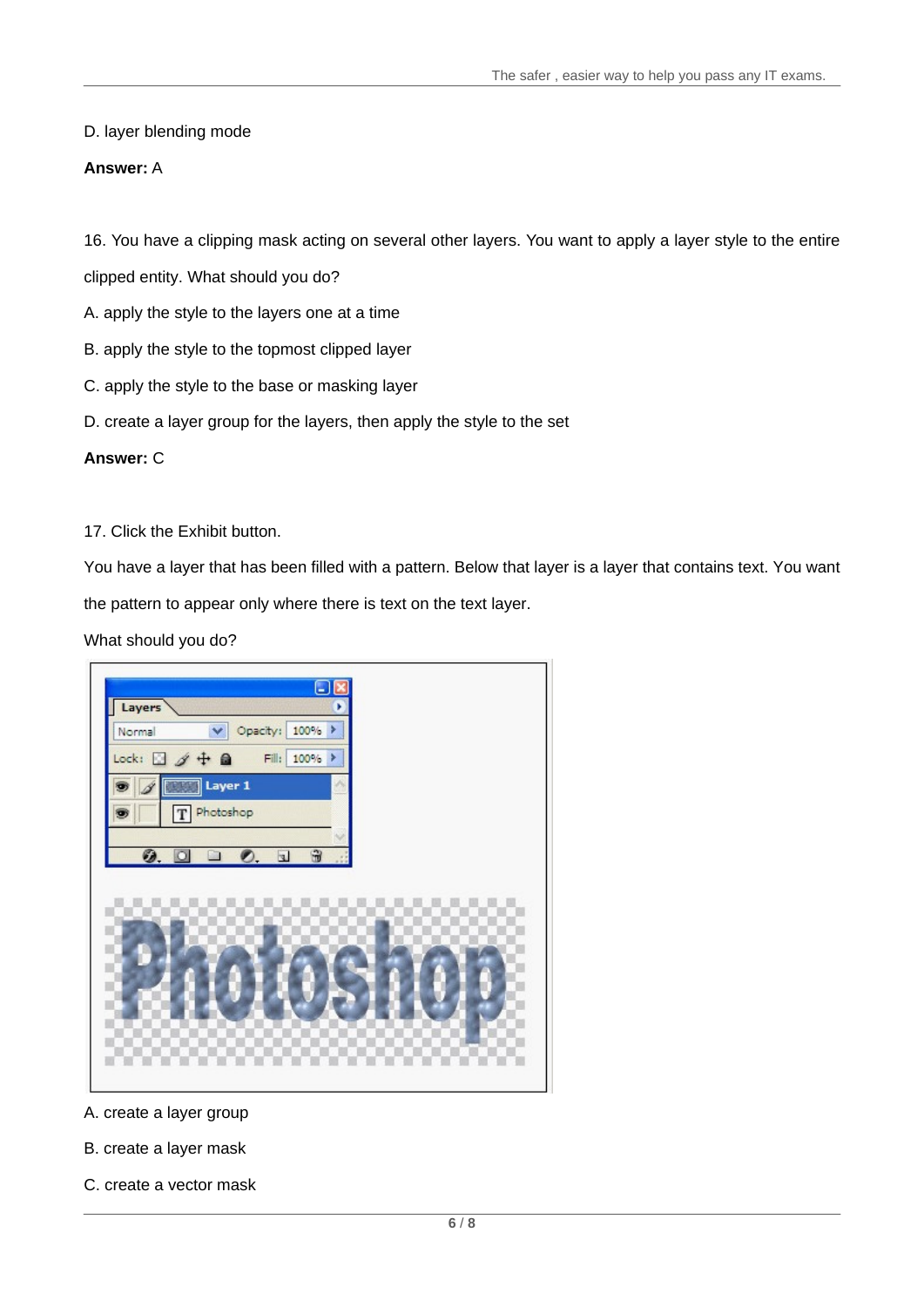D. create a clipping mask

### **Answer:** D

18. You want to color code a layer in the Layers palette. What should you do?

A. double-click on the layer thumbnail; select Color Overlay in the Layer Styles dialog box

B. double-click the layer thumbnail; choose the color from the Color menu in Layer Properties

C. right-click (Windows) or Control-click (Mac OS) the layer thumbnail; choose Layer Properties; choose the color from the Color menu

D. right-click (Windows) or Control-click (Mac OS) the layer thumbnail; choose Blending Options; select Color Overlay in the Layer Styles dialog

box and the contract of the contract of the contract of the contract of the contract of the contract of the contract of the contract of the contract of the contract of the contract of the contract of the contract of the co

# **Answer:** C

19. When should you use a layer mask?

A. to hide some or all the content of layer without deleting it

B. to edit a selection on a layer using painting or editing tools

C. to use the transparency of a layer to mask the content of another

D. to use the visible content of a layer to mask the content of another

# **Answer:** A

20. Click the Exhibit button.

How should you simultaneously rotate the layers indicated in the exhibit without changing the stacking order in the Layers palette?